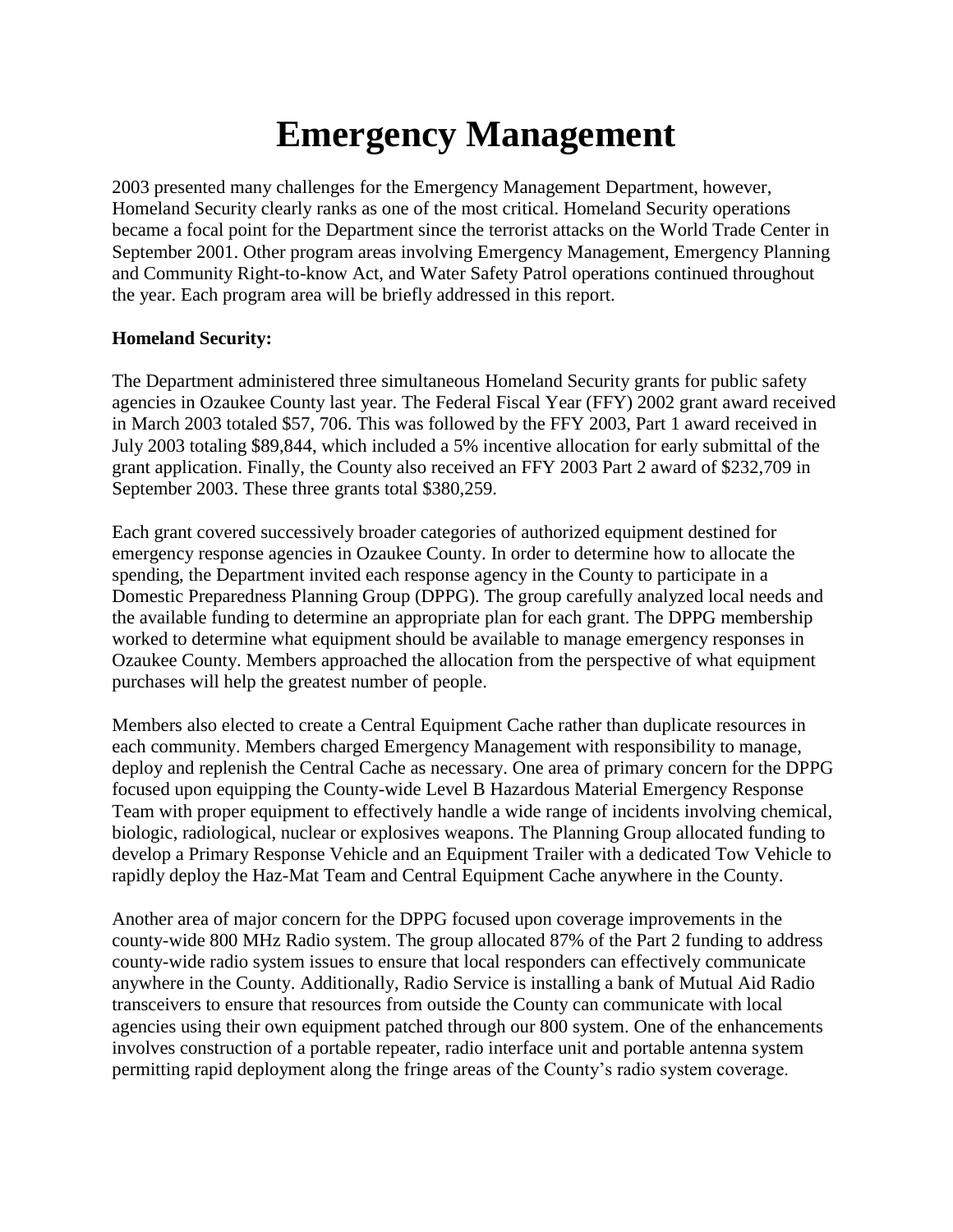In order to be eligible for future funding, Emergency Management served as the coordinating agency for a County-wide Risk and Vulnerability Assessment and Needs Analysis. This information served as the basis for determining the FFY 2004 Equipment Grant. Ozaukee County is eligible for \$190,955 in funding for 2004. The assessments required by the Federal Department of Homeland Security were very involved and at time complicated, requiring close working relationships with the municipalities in the County.

### **Emergency Management Program:**

Emergency Management completed the annual Plan of Work developed in coordination with the State of Wisconsin, following guidelines from the Federal Emergency Management Agency. The County Emergency Operations Plan received a complete review and update of each section of the plan, including the stand alone Hazard Analysis. The Department also undertook a comprehensive program to develop or update the Emergency Operations Plans in each of the Towns, Villages, and Cities in Ozaukee County. Emergency Management functions were supported by over \$24,000 in grant funds.

The Department sponsored or participated in a number of training programs during the year as well. The State of Wisconsin regularly requests assistance in teaching a number of Emergency Management Related programs to new students /emergency managers across the State. The Voluntary Organizations Active in Disaster (VOAD) Council continues to mature and develop, bringing volunteer agencies together in a coordinated manner to assist following major events. The Ozaukee Amateur Radio Emergency Services (OZARES) participates on a monthly basis with various training programs and modules to ensure effective communications should emergencies occur. OZARES members also function as severe weather spotters in Ozaukee County. The Emergency Management Director attended the Incident Command System Train the Trainer course at the Emergency Management Institute in Emmitsburg, Maryland in September to meet the growing need of local agencies for training personnel in the use of ICS. The Director is also one of the State's lead instructors for the Community Emergency Response Team Trainthe-Trainer course.

Public Education Campaigns undertaken by the Department during 2003 focused upon Tornado Awareness, Water Safety and Hazardous Material Awareness. Each campaign is composed of a variety of activities designed to increase public awareness in each program area. Our program involved a combination of 19 activities throughout the year.

# **Emergency Planning and Community Right-to-know Act:**

The Local Emergency Planning Committee (LEPC) is charged under Federal law with administration of a County-wide hazardous materials program. Facilities using, storing or manufacturing hazardous materials over certain thresholds must report and / or participate in planning for emergency releases of those materials. The LEPC prepares and updates a Countywide Hazardous Material Emergency Response Plan, collects inventory reports, reviews and accepts "Off-site" Emergency Plans. The Emergency Management Department carries out the day-to-day functions of the LEPC. The Department processed 18 Off-site Plan updates and manages the County-wide Hazardous Material Emergency Response Team.